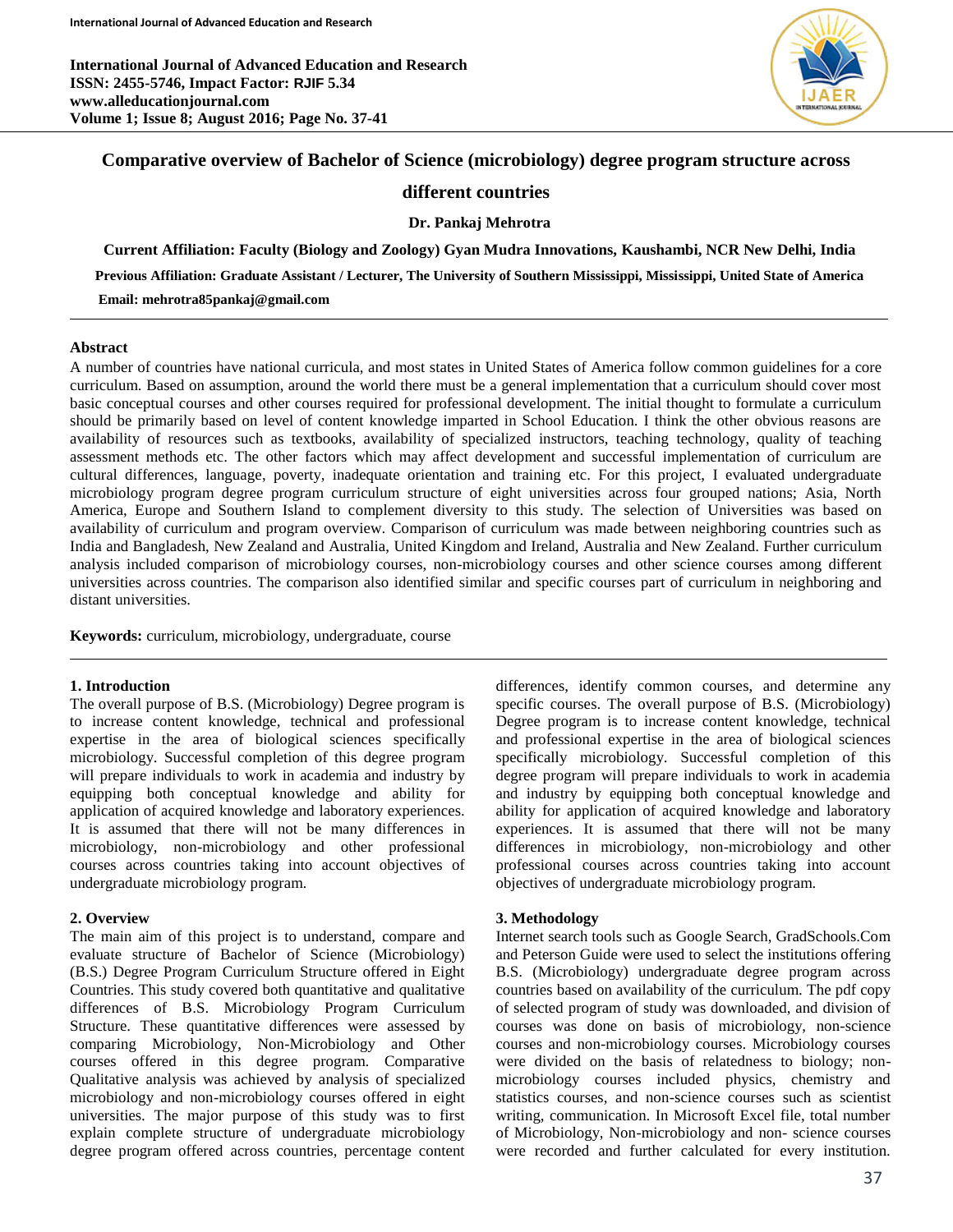#### **International Journal of Advanced Education and Research**

Analysis was performed in excel by preparing advanced graphs (circular) for neighbouring Universities course analysis, and common comparison (Histograms and Vein Diagrams) of microbiology and non-microbiology courses for all the universities (on percentage basis), and qualitative course analysis for all selected universities.

The eight institutions selected are as follows;

- 1. Miami University, United States of America
- 2. University of Guelph, Canada
- 3. University of Delhi, India
- 4. BRAC, Bangladesh
- 5. Cardiff University, United Kingdom
- 6. University College Dublin, Ireland
- 7. The University of Queensland, Australia
- 8. Otago University, New Zealand





**Fig 1**: Comparison of Bachelor of Science (Microbiology) Degree Program between India-Bangladesh

Differences were observed in number of years required to complete this degree program which is three year in India and four year in Bangladesh. BRAC University, Bangladesh offered higher percentage of microbiology courses in comparison to University of Delhi, India. Percentages of Nonmicrobiology courses were considerably higher in BRAC University than offered by University of Delhi. Interestingly, University of Delhi offered higher percentage of other courses in comparison to BRAC University.



**Fig 2:** Comparison of Bachelor of Science (Microbiology) Degree Program between United Kingdom-Ireland.

Differences were observed in number of years required to complete this degree program which is Three year in United Kingdom and Four year in Ireland. Cardiff University, United Kingdom offered slightly higher percentage of microbiology courses in comparison to University College Dublin, Ireland. Percentages of Non-Microbiology courses offered were slightly higher in University College Dublin than offered by Cardiff University. Interestingly, very similar percentage trend for other courses offered by both University College Dublin and Cardiff University was observed.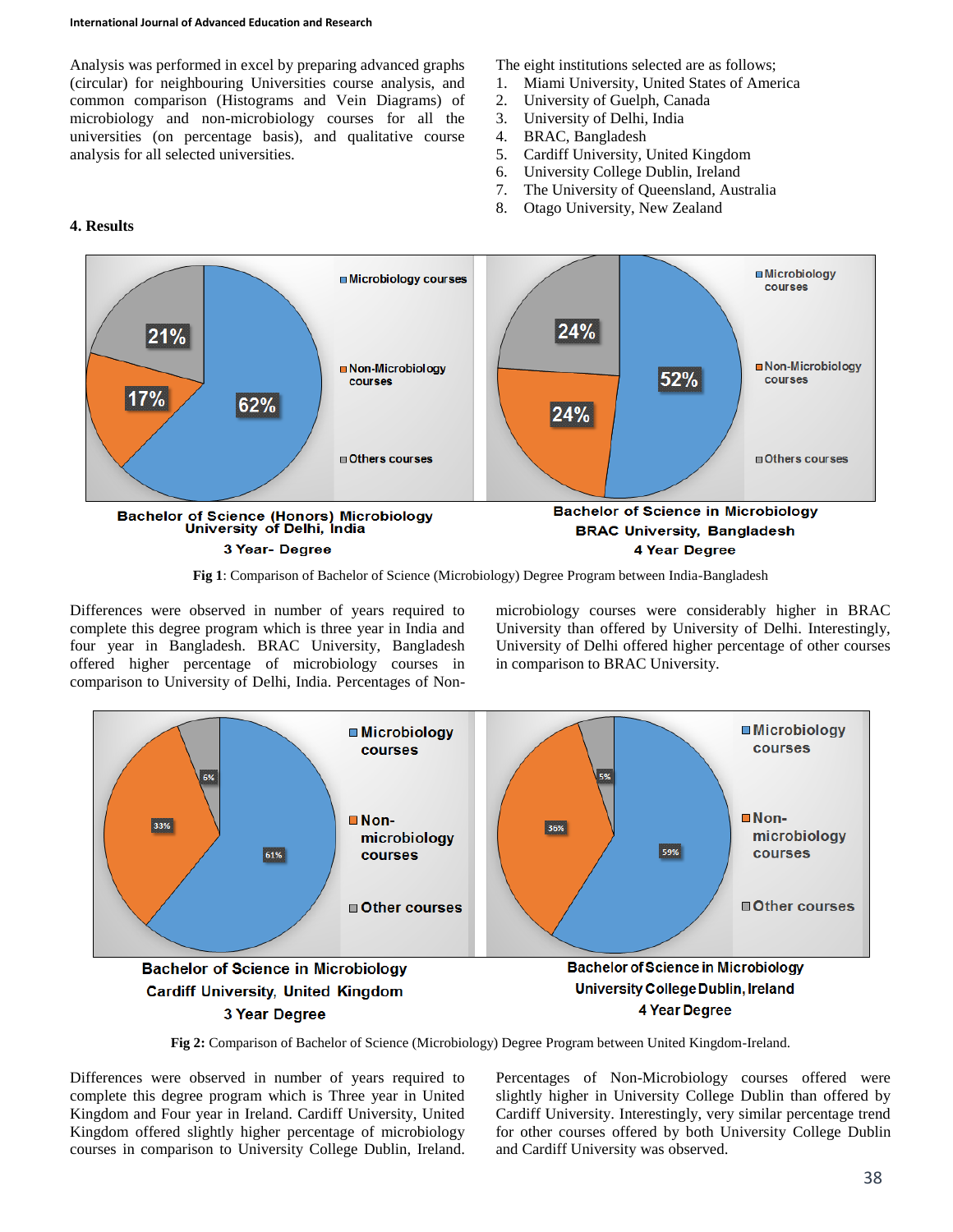

**Fig 3:** Comparison of Microbiology, Non-Microbiology, and other courses as part of B.S. Microbiology Degree Program Curriculum Structure between The United States of America and Canada

Comparison of percentage of microbiology courses part of undergraduate microbiology program curriculum structure between Miami University, USA and Guelph University, Canada revealed that both these universities showed no considerable different in courses. Percentage of nonmicrobiology courses offered by Miami University was higher

than Guelph University. No considerable change in percentage of other courses was offered by Miami University when compared to Guelph University. Overall, both Miami University and Guelph University offered a program which is of four year duration.



**Fig 4:** Comparison of Bachelor of Science (Microbiology) Degree Program Curriculum Structure between New Zealand and Australia.

No differences were observed in duration of undergraduate microbiology programs which is three year offered by Otago University, New Zealand and The University of Queensland, Australia. Percentage of microbiology courses offered by Otago was considerably higher than The University of Queensland. Interestingly, the percentage of Non-

Microbiology courses offered by The University of Queensland was double than offered by Otago University. Otago University also offered much higher percentage of nonsciences courses in comparison to the University of Queensland.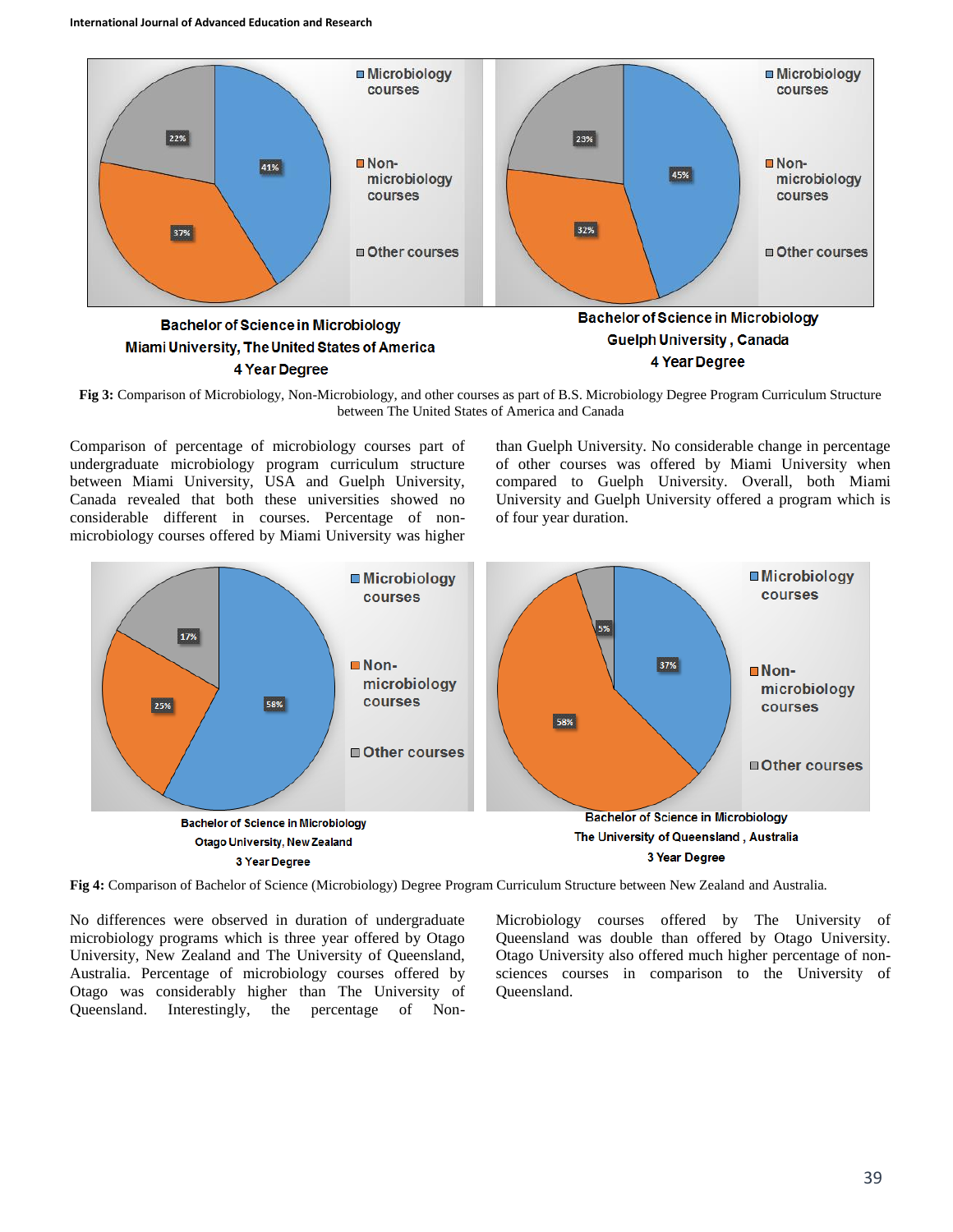

**Fig 5:** Comparison of percentage of Microbiology courses offered during Bachelor of Science Microbiology Degree Program curriculum among eight different countries.

Countries offering three year undergraduate microbiology program are India, United Kingdom, New Zealand, Australia, and four year undergraduate microbiology program are offered by Bangladesh, The United States of America, Canada and Ireland. Among three year undergraduate microbiology program degree institutions, India offered the highest percentage of microbiology courses and Australia the least. A similar comparison was made to understand differences in

microbiology courses offered by four year undergraduate microbiology program institutions, I found out that Ireland offered the highest percentage of microbiology courses and The United States of America the least. Overall, India offered the highest and Australia offered the least percentage of microbiology courses during Bachelor of Science Microbiology Program.



**Fig 6:** Comparison of percentage of Non-Microbiology courses offered during Bachelor of Science Microbiology Degree Program curriculum among eight different countries**.**

Countries offering three year undergraduate microbiology program are India, United Kingdom, New Zealand, Australia, and four year undergraduate microbiology program are offered by Bangladesh, The United States of America, Canada and Ireland. Among three year undergraduate microbiology program degree institutions, India offered the least percentage of non-microbiology courses and Australia the highest. A similar comparison was made to understand differences in nonmicrobiology courses offered by four year undergraduate microbiology program institutions, I found out that The United States of America offered the highest percentage of nonmicrobiology courses and lowest percentage by Bangladesh.